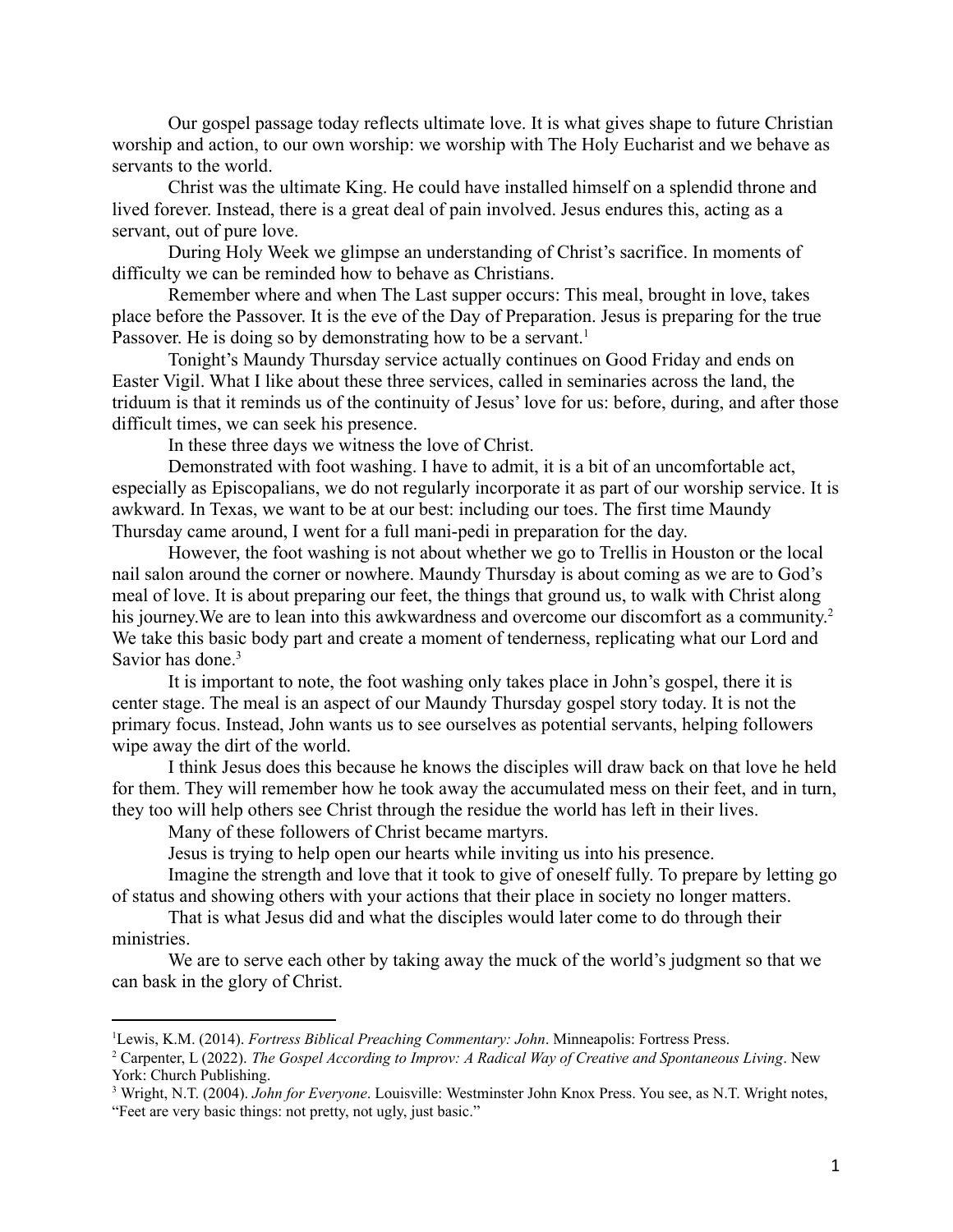What Jesus does is about love. $4$ 

Friends, we cannot truly walk in love and serve Christ without acknowledging something uncomfortable: there is evil in our midst. It tries to take us away from our role as servants. The gospel tells us this message.

The devil is ready to take over our hearts if we ignore Christ's love and directive. We can only experience the incarnational if we are open, giving. On the other hand, if we are like Judas, our hearts will be hard and unvielding.<sup>5</sup>

Therefore, our lives must be all about servitude

This is best done by putting others first with love in our hearts; as we just described.<sup>6</sup> To understand the way to respond to Jesus' sacrifice, let us consider the actions of Jesus. He is kind, patient, and understanding. This is a savior wanting to relate to our very core, who we are as humans, us as people.  $<sup>7</sup>$ </sup>

There was once a priest, who served at Lord of the Streets as an intern, he described to me the moment he, literally, bent and cared for someone's feet. It was someone who had lived on the streets for years, and when the priest asked what the person needed, they asked him to clip his nails, which were long and yellow. So, with a tenderness that is embedded in this priest's personality, he went, and obtained some nail clippers, with care and time, he cut away the nails and with it, I think, some of the accumulation of the difficult life he lived. It did not solve problems, however, for a moment, that man felt some restoration to dignity.<sup>8</sup>

Let us remember that Jesus wanted us to do more than washing feet. He intended for us to be friends and to serve each other as equals. Whether we are housed or unhoused. Rich or poor. With doctorates or in preschool. In ministry, each of us has a place to serve and is equally loved by Christ.

We are to help each other wash away the dirt collected on our feet from travel because that would make us clean to enter the house and share a meal as friends.It can battle the evil in our lives. Jesus is the one eternal God.<sup>9</sup> John's entire Gospel witnesses the fact that Jesus is and always will be forever. With his actions, Jesus is showing he is eternally our servant. And with that we are lovingly to put others first. Through this service we glimpse God.

Tonight, we will wash each other's feet. This is a tradition our Christian ancestors have taught us. This is a tradition we will pass down to our children. We will show them how to have

<sup>5</sup> Powery, E. (2022). <sup>4</sup> Though Peter is clueless as to how to respond to this, we do not have to be: respond in servitude.

https://www.workingpreacher.org/commentaries/revised-common-lectionary/maundy-thursday/commentary-on-john -131-17-31b-35-13

<sup>&</sup>lt;sup>6</sup> Serving is about sacrifice and love. The practice of footwashing led to the church following his instructions and washing each other's feet.

<sup>7</sup>Lewis, K.M. (2014). *Fortress Biblical Preaching Commentary: John*. Minneapolis: Fortress Press.

<sup>8</sup> David Nelson Summer 2004.

<sup>&</sup>lt;sup>9</sup> Here in this time he is the one, true Lord that walks on earth. We know that as one God that makes him both before and with and after our time on earth. It is easy to misunderstand our actions when standing in front of greatness: We can move between extremes. Example of politics of parenting styles or running. Peters, in John's gospel, is the beloved disciple. Yet, we can take two stances, either Peter or Judas. We see over enthusiasm, something I can certainly relate. We do not understand the work of Satan, which literally means adversary. The minute that Judas, who was already betraying Jesus with his thievery, took the body and blood, his heart turned more against Jesus. This graceful action would not work on Judas because he was closed to Christ's message.